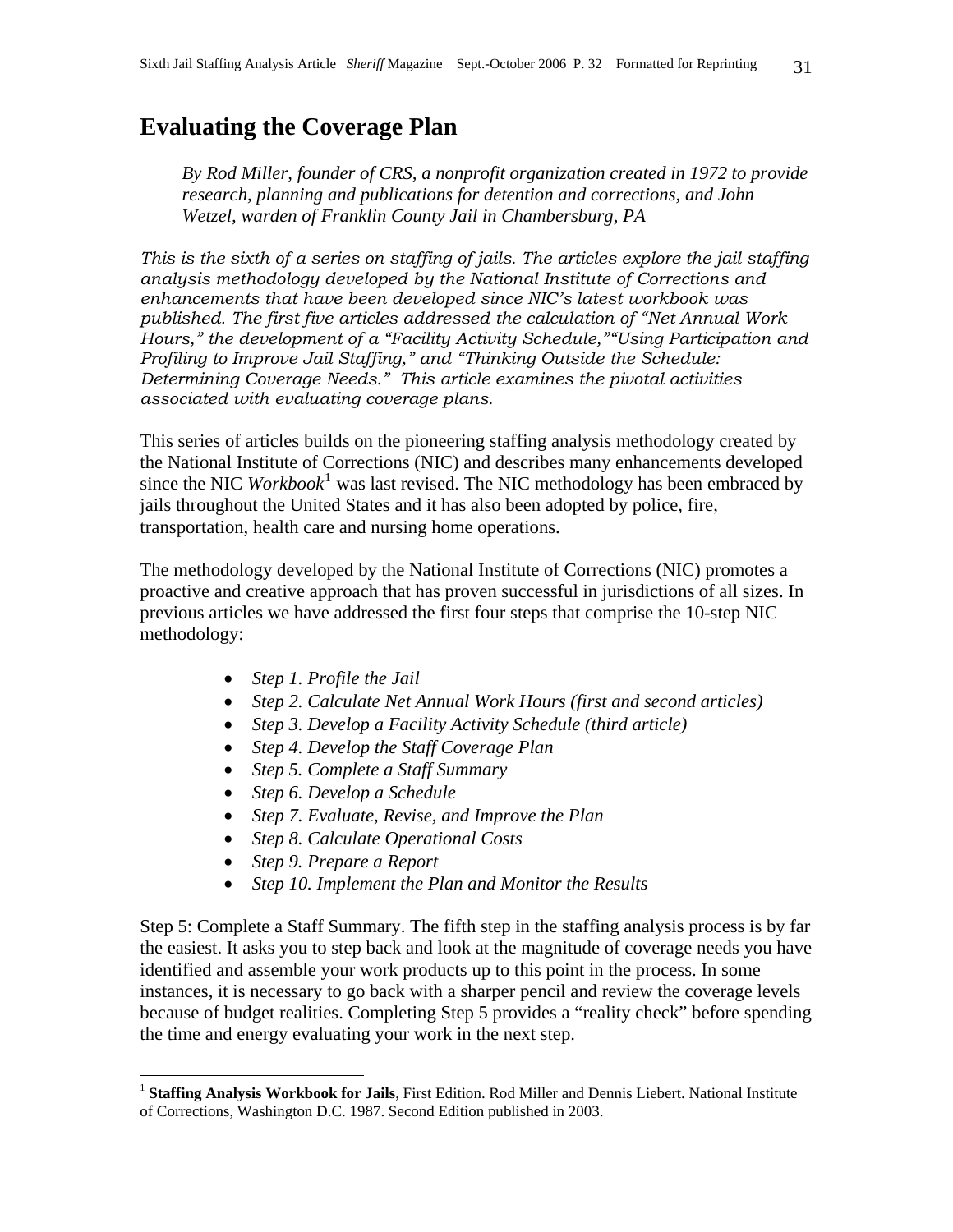A *New* Step 6. In the Second Edition of the *Workbook*, the sixth step involves scheduling. But based on our experience with dozens of jails of all sizes in the past few years, we have concluded that the scheduling step should be delayed. Schedules allocate individual staff members to specific time periods and days of the week. Coverage needs, as described in the previous article, represent what is really needed in the jail at a given time, and provides the foundation on which an efficient schedule may be developed.

Before taking the time and expense of developing a schedule, and possibly raising the concerns of staff, it makes more sense to thoroughly evaluate your coverage needs.

You heard it here first-- there's a new Step 6 in town.

#### Evaluating the Coverage Plan

This step is the most important one in the process. In many ways, the staffing analysis process requires a "trial and error" approach through which you test various operational changes, organizational structures, coverage schemes, and schedules.

The evaluative step is critical for both the veteran staffing analyst and the first-time user. It allows you to examine your work systematically up to this point and to identify problems before a schedule is developed, a report is written and before the plan is implemented. This step is the "equalizer" that puts the first-time user on equal footing with someone who has completed many staffing analyses. More important, it ensures that your expertise is central to the completion of the staffing plan.

As we move this evaluative step earlier in the process, we also resurrect some effective tools from the First Edition of the NIC workbook. The earlier edition provided a more thorough approach to the evaluative process, in three components:

- A. Evaluate "internal" efficiency and consistency
- B. Complete the Evaluative Checklist
- C. Complete additional checklists and evaluative procedures (optional)

Completing the first two components is considered essential in this process. The third offers additional resources for those who find it necessary or desirable to expand on their evaluative efforts.

The evaluative process identifies problems or deficiencies with your coverage plan. As these are identified, you will need to return to earlier steps in the staffing analysis process to revise your work:

• In Step 1 (Profile) you should consider changing policies and practices to facilitate staffing efficiencies. This might include changes in separation (e.g. which inmates are allowed to participate in programs together) or how your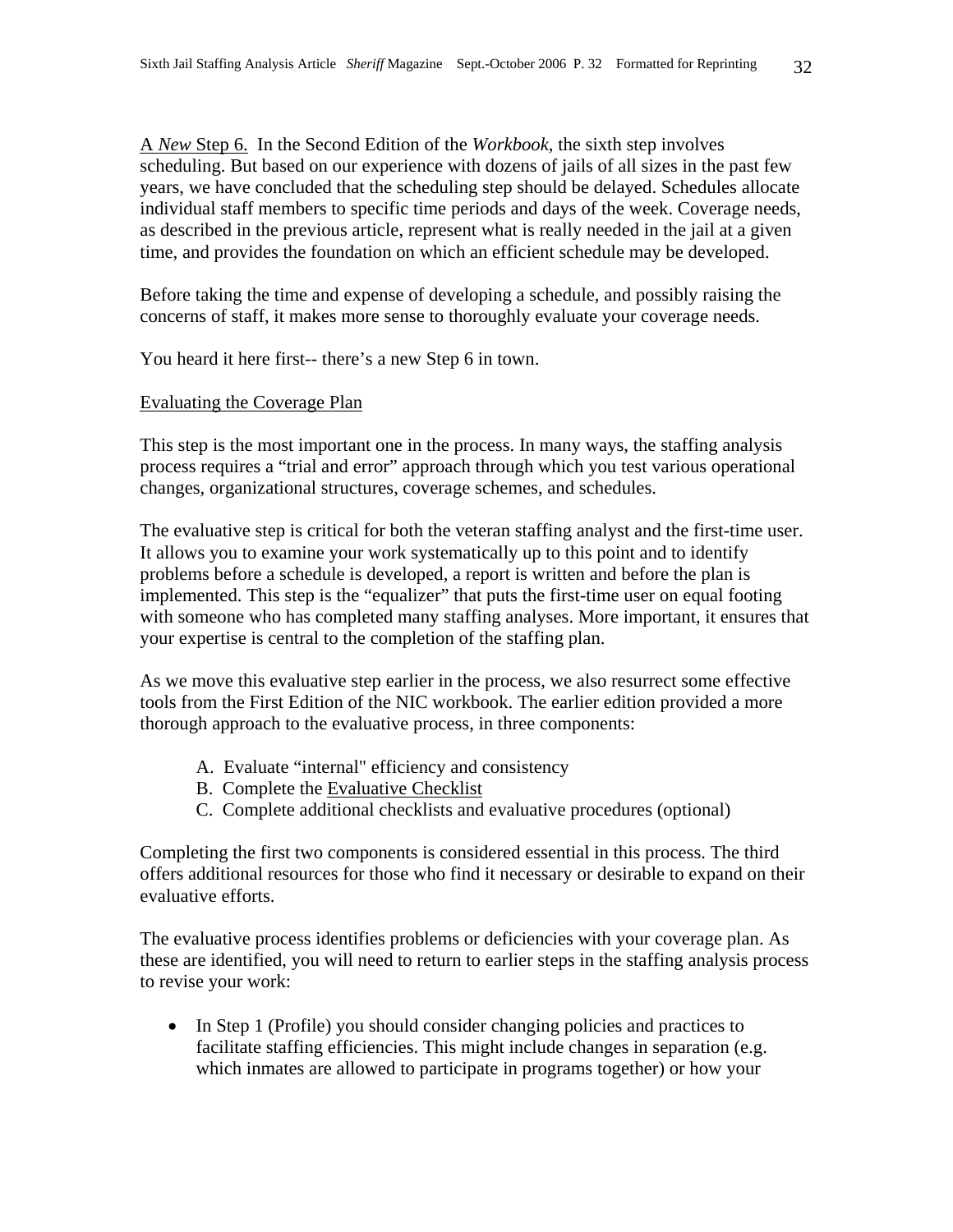facility is used (e.g. which inmates are housed in specific areas) or many other refinements in how you operate the jail.

- In Step 2 (Net Annual Work Hours) you should consider ways to be keep staff members at their posts, such as employing new training technology or reducing the use of sick time.
- In Step 3 (Activities) you should consider further refinements in your daily activity schedule to reduce the peak demands for staff, and you might want to move some activities to times when staffing demands are lower.
- In Step 4 (Coverage) you should identify additional efficiencies that ensure that staff are deployed only when they are really needed.

#### A. Evaluate "Internal" Efficiency and Consistency of Plan

The first component of the evaluation is to carefully review the work that has been recorded on several forms and graphs. The graph that you made in Step 3 of activity levels should be compared to the one you made of coverage levels in Step 4. While activities and coverage do not correspond on a one-to-one basis, comparing the two graphs helps identify inconsistencies.



Figure 1: Comparison of Activity and Coverage Levels

 In Figure 1 you will note that from the hours of 1800 to 2200, the number of staff does not seem to correspond to the level of activities. This might suggest the need to modify either the activity levels or coverage, or perhaps a little bit of both. While it might seem easier to simply assign more staff, this will usually be the most expensive solution.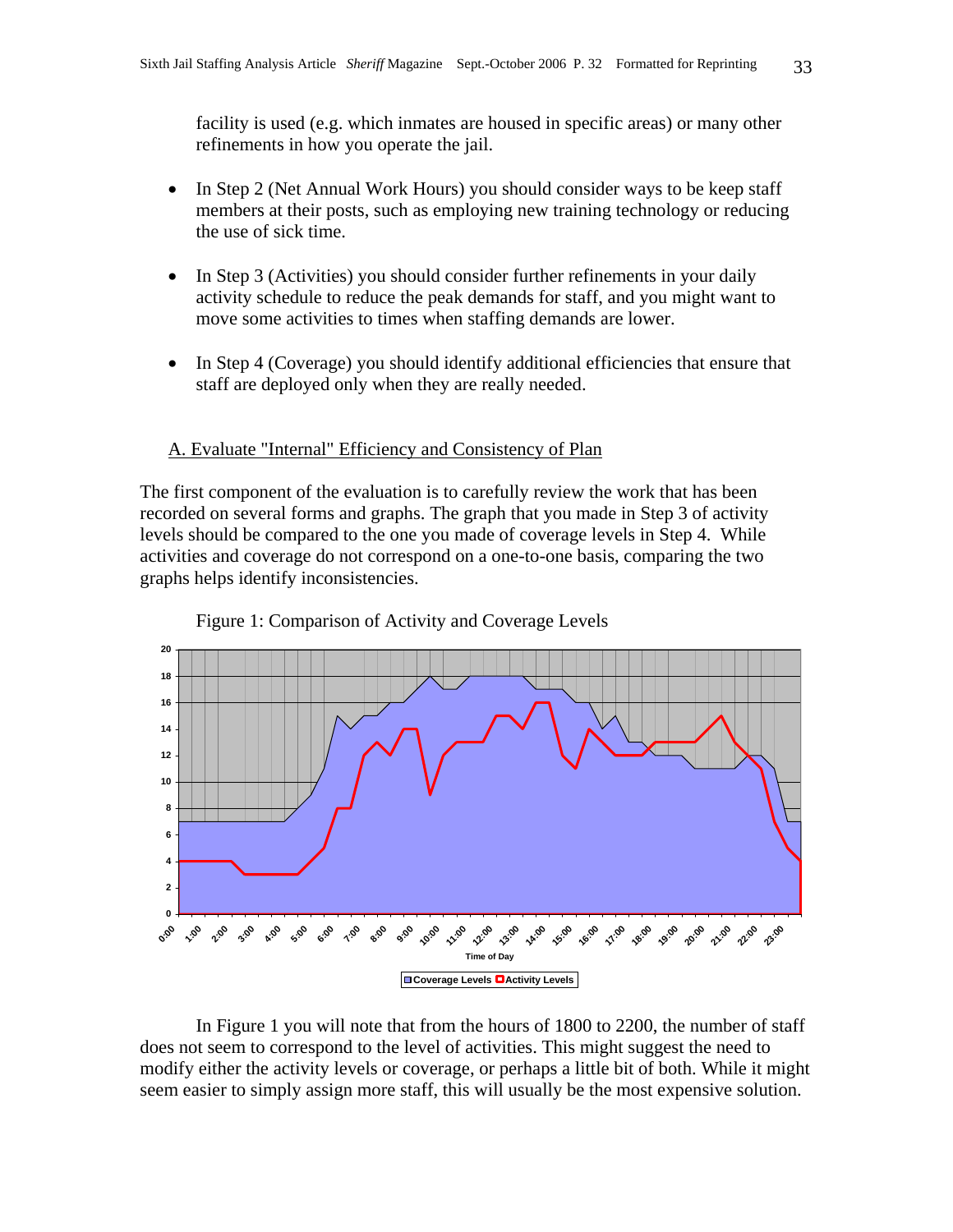Modifying activities may be a bit more trouble, but it may produce new efficiencies. Changing an activity schedule may sometimes a "domino effect" in which a change might impact several other aspects of the activity schedule. But managers usually have more control over their operations than they have over their budget and finding ways to "work smarter" may pay off in many ways.

Figure 1 also suggests that coverage levels are significantly higher than activity levels for the first several hours of the day. This reflects the need for a minimum level of staffing to ensure the safety of inmates in the event of an emergency. Since activities levels are so low, there are opportunities to find ways to use the extra staff hours that must be deployed. This might involve moving more activities from the day and evening hours to the early morning, such as creating court lists, updating logs and records, and similar administrative tasks. It also offers opportunities for supplementing staff training through emerging technologies, such as computer-based learning. By training staff while they are on post, the Net Annual Work Hours (NAWH) would be increased.

The goal in this analysis is to provide enough staff at the right times, without maintaining higher levels of staffing when activities do not require them.

Many staffing plans will be deficient because too few staff are assigned. When this happens, tasks go undone, staff are overworked, and sometimes critical errors are made. Other staffing plans will be deficient because staff assignment does not drop when it can (based on activities). In these instances, all tasks are accomplished, but at a higher cost than might be necessary. Few jails have the luxury of assigning more staff than they need at any time of the day. When this happens, it usually means that there will be other times that are left with insufficient staffing resources.

If you have identified major deficiencies at this point, you may elect to correct them before you proceed with the evaluation. If you do, be sure to pick up this process where you left off.

## B. Complete the Evaluative Checklist

The Evaluative Checklist provides a template for evaluating your staffing plan and its component parts from a variety of perspectives.

- Part 1 addresses internal consistency and plan efficiency
- $\bullet$  Part 2 asks key questions concerning coverage
- $\bullet$  Part 3 provides a method to assess operational adequacy
- $\bullet$  Part 4 raises standards compliance issues
- Part 5 evaluates provisions for "backup"
- $\bullet$  Part 6 suggests ways to secure broader review and comment
- $\bullet$  Part 7 provides a summary chart for problems and an aid to diagnose the appropriate responses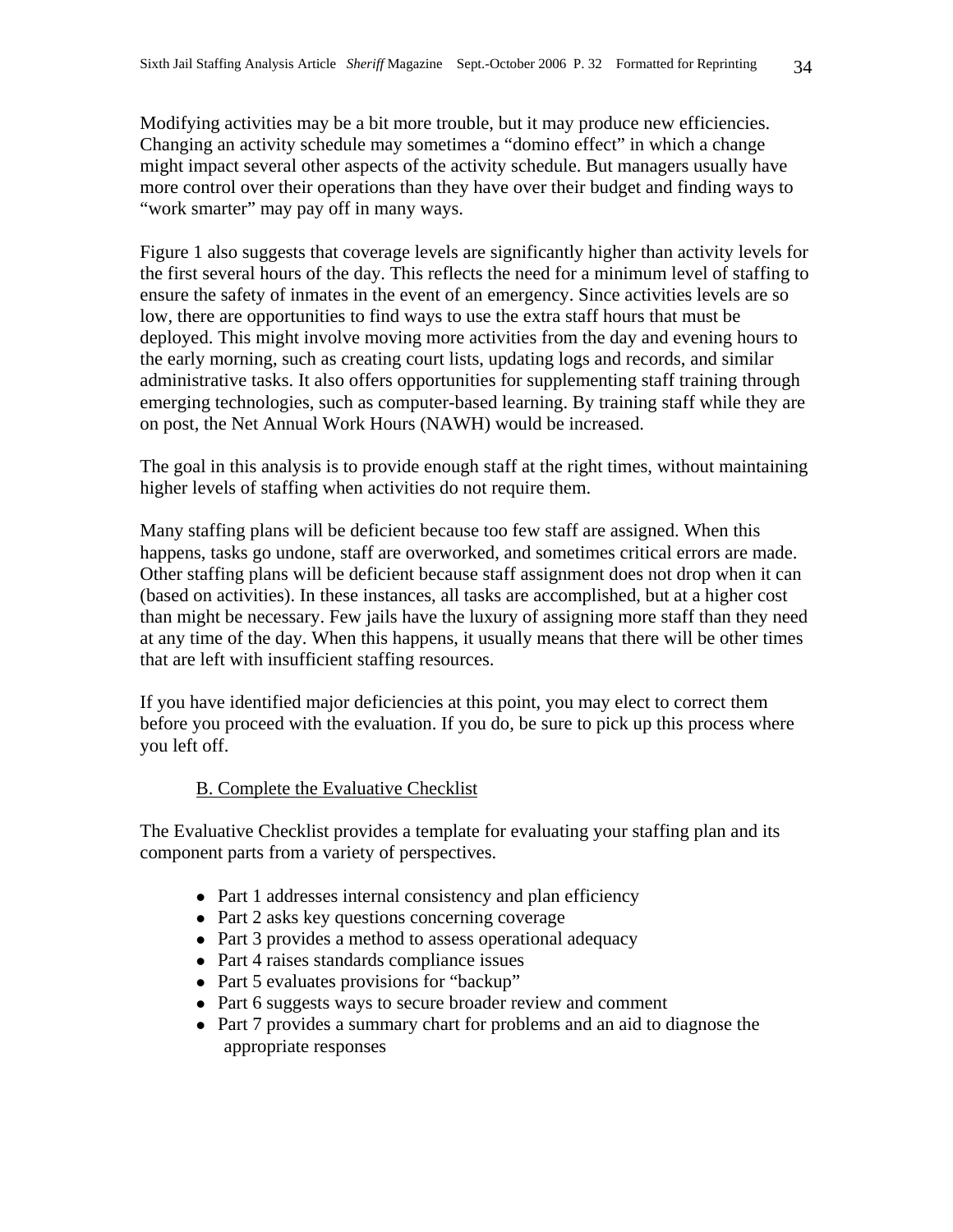Part 1 provides a format for comparing the consistency of your activity and coverage levels, such as the comparison graph in Figure 1.

Part 2 poses a series of key questions, such as:

- Does the plan present any conflicts with existing employee contracts or agreements?
- Does the plan pose any problems in terms of shift changes during key periods of the day?
- Is supervision provided for all staff at all times?

Part 3 applies a series of "scenarios" to your coverage plan to gauge its sufficiency. These ask you to "walk through" several operational procedures using the coverage plan. For each of the issues you should consider the steps involved with implementing the practice, with an emphasis on:

- Who is involved or responds?
- $\bullet$  How long does the function take?
- What areas or functions are left uncovered?
- $\bullet$  Are all involved staff qualified?

A shopping list of scenario topics is provided to get you started, including such activities as:

- Serving meals to all inmates under staff supervision
- Processing new arrivals
- Implementing inmate visiting
- Providing inmate exercise/recreation
- Conducting sick call
- Delivering inmate medication
- Conducting formal counts
- Implementing inmate programs
- Moving inmates to and from court
- Conducting staff meetings
- Exchanging inmate clothing and linen
- Distributing and collecting mail
- Conducting an evacuation drill

Part 4 examines compliance with standards. State standards provide one critical source of evaluation for coverage plans. More than half of the states have some form of jail standards. Professional standards have been promulgated by several organizations, including the American Correctional Association (ACA). A separate checklist has been developed around the ACA requirements.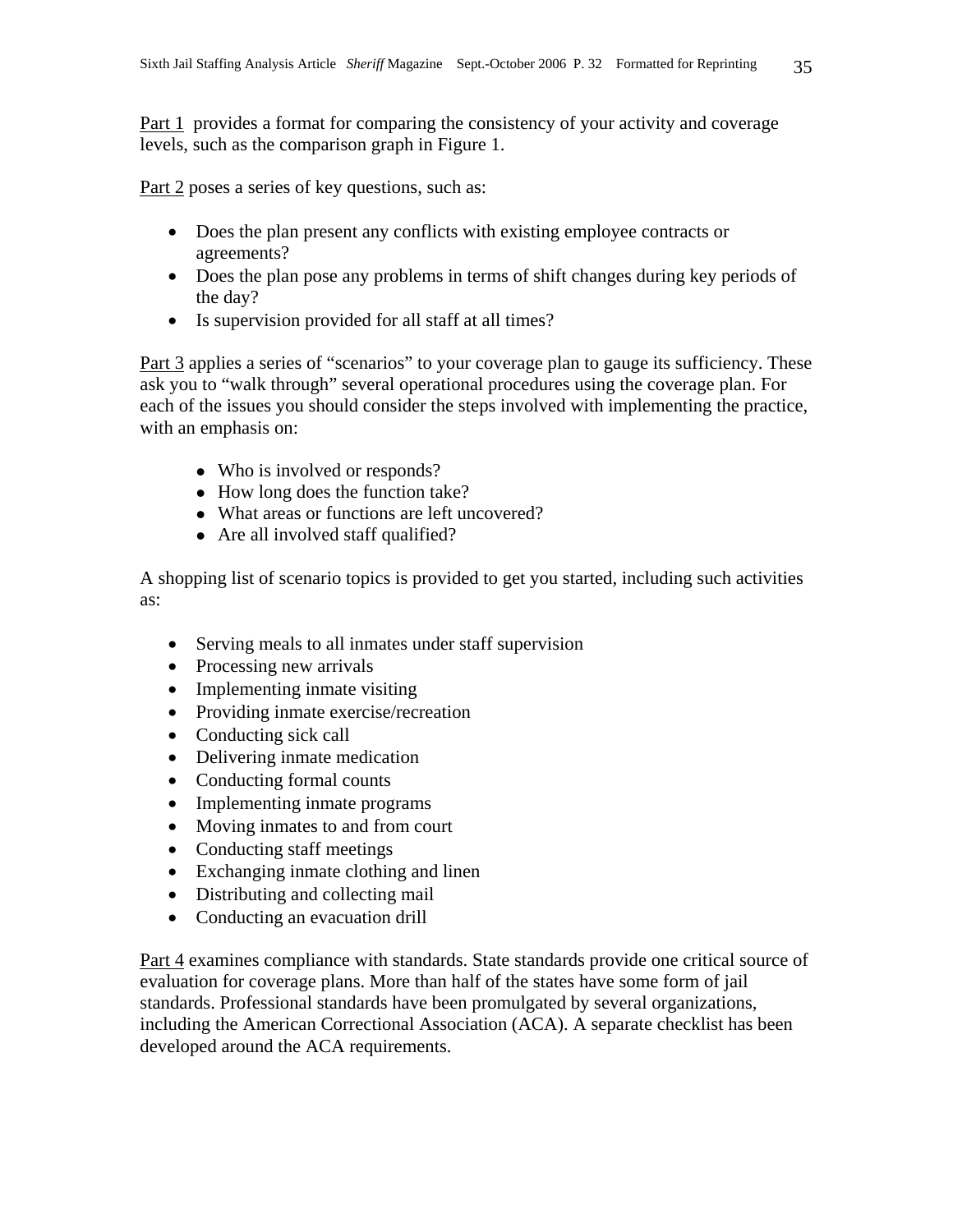For each issue that is identified in the standards, you will need to determine if your coverage plan allows you to comply with standards:

- At all times
- $\bullet$  For every type of prisoner
- $\bullet$  In all areas of the facility

Some of the issues identified through the standards include:

- Maintaining records and management information systems
- Providing continuing observation and around the clock supervision of inmate housing areas
- Providing enough staff to ensure prompt release from locked areas in the event of an emergency
- Maintaining a control center
- Providing assistance from another staff member whenever an officer enters a high security housing area
- Protecting inmates (from abuse, corporal punishment, personal injury, harassment)
- Implementing disciplinary procedures, reports, and hearings
- Conducting inmate classification
- Providing inmates with physical exercise

Part 5 asks you to look at your coverage plan in terms of the provision of "backup" for staff. To assess backup needs, you will be asked to consider a series of contingencies in various locations in the facility, such as:

- $\bullet$  A disturbance in a cell area
- $\bullet$  A combative prisoner in the booking area
- A fire requiring evacuation of the facility
- A planned use of force

For each of the contingencies you will pick a location, a day week and a time of day. You will consider how staff will react to the problem:

- Which staff will move to an area to provide backup?
- How long will it take?
- What areas are left uncovered as a result?

Part 6 guides you through a process of involving more people in the evaluation of the coverage plan. One of the best evaluative methods at this point in the process is to share the draft coverage plan with staff and officials and to solicit their comments and concerns. This will help to ensure that the plan is scrutinized from several perspectives.

You should consider seeking comments from: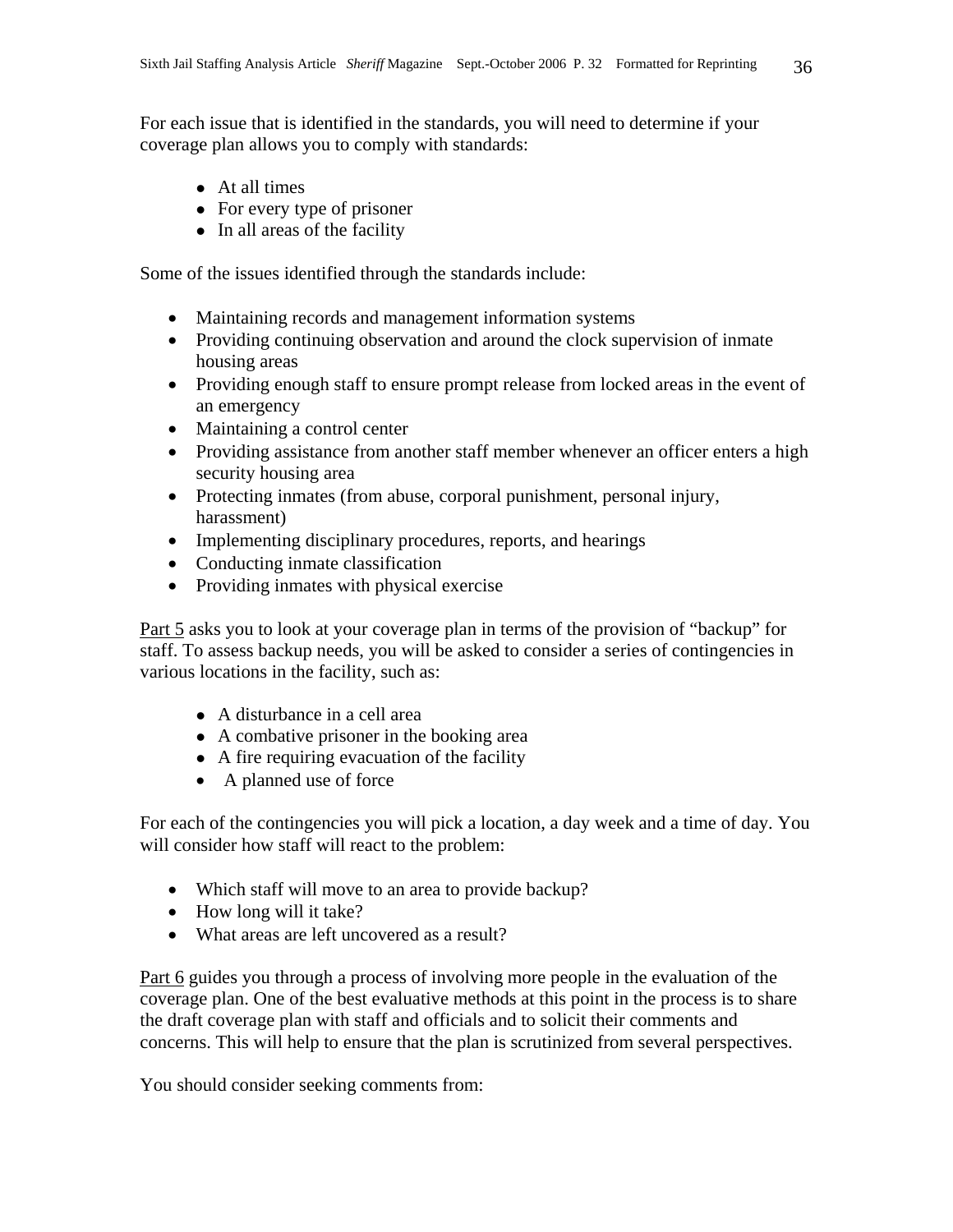- Line staff (including a sampling of those assigned to different posts)
- $\bullet$  First line supervisors
- $\bullet$  Mid-management staff
- Contract service providers (medical, education, counseling, etc.)
- $\bullet$  Program and activity staff
- $\bullet$  Administrative and clerical staff
- Support staff (maintenance, food service, etc.)
- Jail inspector

Some jails actually ask *all* staff to review and comment on coverage plans.

Part 7 provides a method for recording all of the deficiencies and concerns that have been identified, and analyzing each in terms of the potential solutions that should be considered. A "diagnostic" tool helps you determine which step(s) are needed to correct problems. Consider a "brainstorming" approach to improve your plan--assemble a team, put all the deficiencies on the table, and go to it.

## C. Complete additional checklists and evaluative procedures (optional)

The Evaluation Checklist provides two additional evaluative resources as appendices. Each provides a more detailed and focused evaluation.

The ACA Standards Checklist converts elements of the professional standards developed by the American Correctional Association (Adult Local Detention Facilities - Fourth Edition) into a series of questions. Completing this checklist provides an indication of compliance with the professional standards and points to weaknesses with the breadth of services provided.

The Time/Task Analysis Worksheet is a more complicated tool. This worksheet offers a different perspective on the adequacy of the coverage plan. It requires delineating tasks to be completed at given times, determining the amount of time required to complete each task, and, after adjusting for "down-time," comparing required time with allocated staff. This tool has proven very effective in resolving disputes about the adequacy of staff at a specific post.

## EVALUATE.... REVISE, Then EVALUATE AGAIN

The changes you make in response to deficiencies may create other problems. Evaluate revised coverage plans thoroughly. Use the results of secondary evaluations to guide further revisions. Continue with the "evaluate-revise-evaluate" loop until an evaluation yields satisfactory results. When your coverage plan receives a clean bill of health from an evaluation, you are ready think about scheduling.

Be sure to record all changes you make during the revision process, including changes in the jail setting (operations, facility). This will leave important "tracks" that will be helpful later in the process and in subsequent reviews.